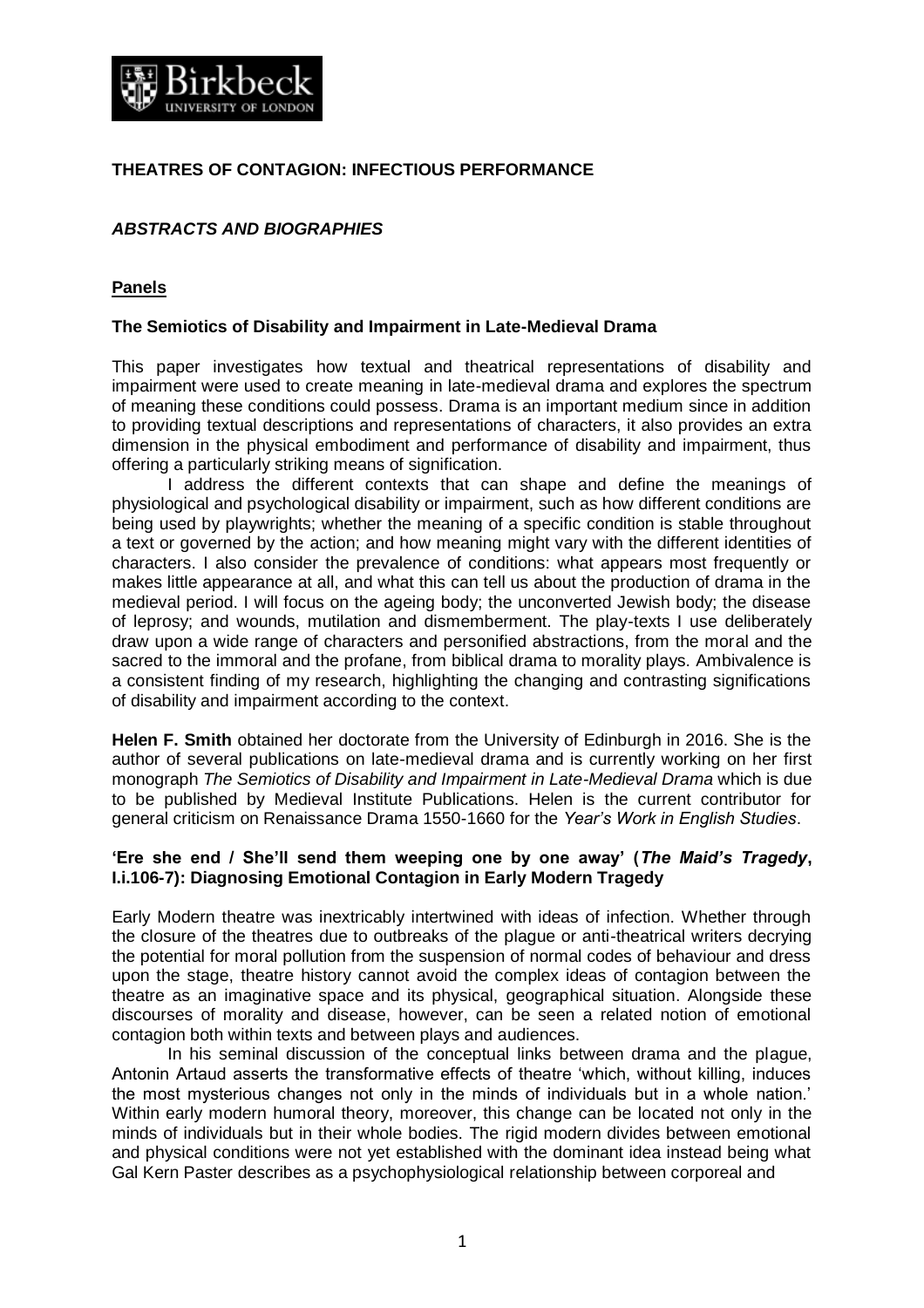

emotional experience. The porous and fluid body was subject to flux and invasion by external influences, the effects of which would be manifested both physically and emotionally. These external influences could be environmental or social, with disease and psychological disorders both threatening the integrity of an individual's body.

In my paper, I examine the representation of emotional contagion within early modern drama. Contemporary discourses of plague, infection, and contagion were applied to the emotional makeup of characters; those experiencing extreme passions could become the focus for the spreading of such disorders, such as the contagious melancholy of Aspatia in *The Maid's Tragedy*, infecting those around her and causing them to take on the symptoms of her infectious passion.

**Dr Stephen Curtis** is currently an Associate Lecturer at Lancaster University. His doctoral thesis was entitled *An Anatomy of Blood in Early Modern Tragedy*, a project that he is adapting into a monograph to be entitled *The Poetics of Blood in Early Modern Tragedy*. Whilst writing this thesis, he presented numerous papers on matters of blood at conferences. Although he specialises in Early Modern drama and literature, he has also presented and published papers on contemporary Gothic, videogame theory and horror cinema. He has also written various reviews, acted as peer reviewer for journals and presented a public engagement lecture on bloodletting in a Lancaster pub.

### **Obsessions, Compulsions and Contagion: A Psycho-Physical Approach to Performance**

This paper will analyse how Obsessive-Compulsive Disorder functioned in my portrayal of Leontes in a professional touring production of *A Winter's Tale* (sic.) with Common Ground Touring Theatre (2014). This practice as research project is part of my doctoral studies into the relationship between OCD and psychophysical performance.

Through both rehearsal and performance, I developed the idea of contagion and infection in the play and began to consider Leontes' thought processes at moments of high tension. Through a rehearsal process that began in September 2013, which took in both private development of the work and public scratch performances, I worked with the director, Tom Cornford, on developing the character through a combination of Active Analysis and the work of Michael Chekhov.

Leontes is often a character thought to contain the kernel of the problem in the 'problem play' as there is 'an almost uniform denial of significant motivation in the representation of (his) jealousy' (Schwartz) Through the process I identified that there are many psychological impulses in the character's jealousy which find a basis in Obsessive-Compulsive Disorder but also contains elements of obsessive and delusional jealousy via 'The Othello Syndrome' (initially defined by Todd and Dewhurst).

This paper contextually discusses the role of psychological contagion and infection via examples from Leontes' speeches. This analysis examines the role of the transferred contagion from Hermione and Polixenes which infects Leontes' body and mind as he publically takes his wife's hand.

**David Edwards** read English at King's College London, and trained as an actor at the Guildhall School of Music & Drama before working professionally as an actor. In 2006 he established Vivid Theatre Company which has gone on to produce over 25 plays including classical drama, contemporary works and new writing. He is currently researching a Creative Practice PhD at the University of York. His work investigates the relevance of psychophysical performance techniques in the representation of Obsessive-Compulsive Disorder on the stage. He is also Senior Lecturer in Acting at Newcastle College and lectures on the BA (Hons) Degree.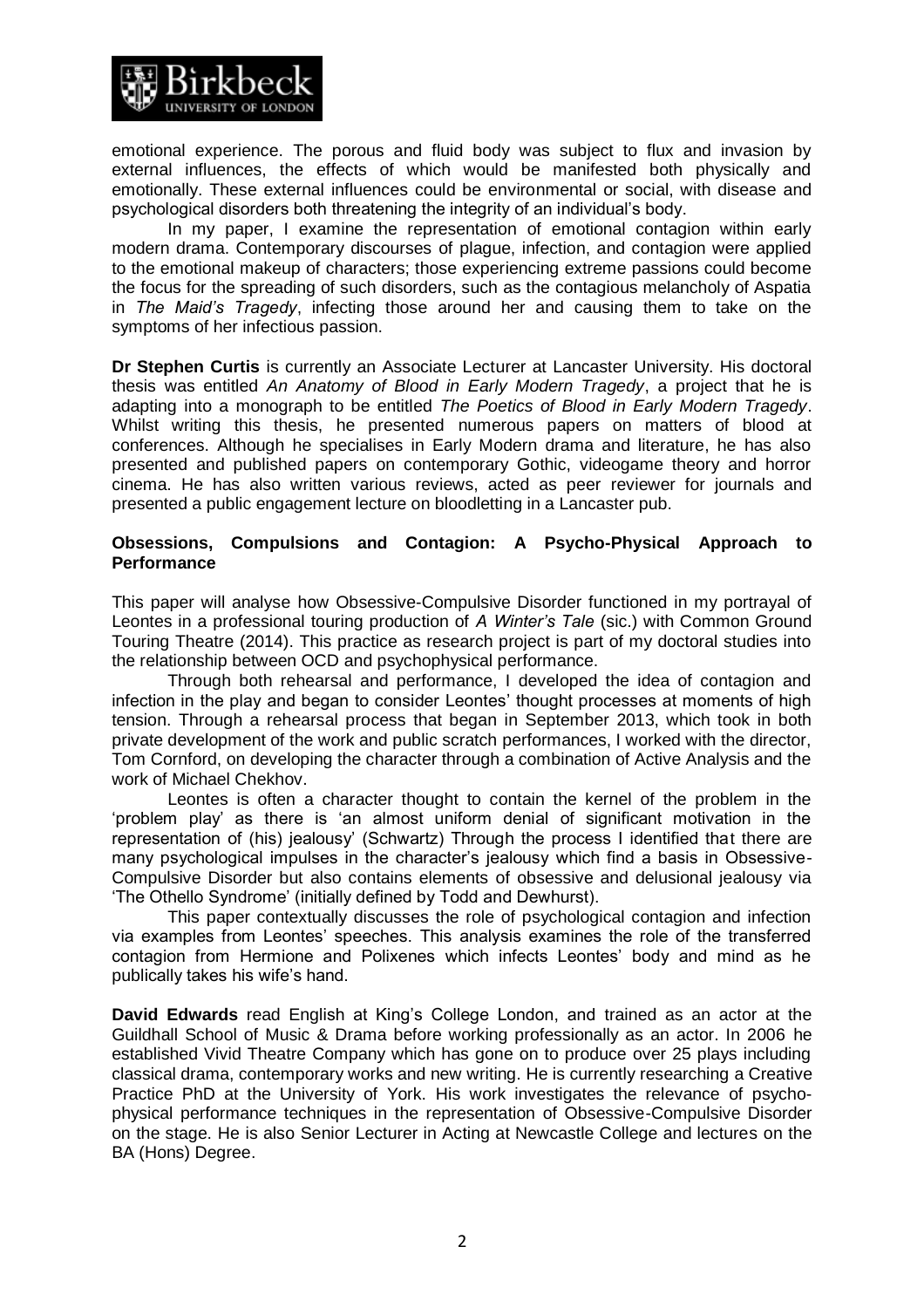

# **Models of Contagion: A Comedic Turning Point**

Daniel K. Ford's play *The Bacteriologist* (1897) is a farcical comedy written entirely in rhyming couplets. Its dramatic personae include a millionaire, Mr Bacillus Bacterium, his servant Mike Crobe, his son Parotitis Bacterium, daughter Bacterianna Bacterium, and three aunts, Anti Septic, Anti Pyrine and Anti Dote. Despite the lightness of texture and mood that this indicates the play captures very well a shift in the public understanding of contagion with the rise of bacteriology. The hypochondriac millionaire is afflicted, he believes, by numerous infections. The excitement at this new science includes a fascination with the multiplicity and variety of bacteria, which is demonstrated by extravagant props including plastic lobsters. However, the contemporary scientific proof that a specific microorganism causes a specific condition, established by Robert Koch's postulates, has little purchase in the play. Instead, bacteria resemble parasites moving around the host's body, a joke reflected in the setting of the play, where an extended family are kept in luxury by the millionaire. This is further complicated by a plot that involves sympathetic illness in the family. Together, then, *The Bacteriologist* suggests a complex, transitional lay view of epidemiology in the 1890s that combines the bacteriological, nervous, moral and hereditary.

**Peter Fifield** is Lecturer in Modern Literature in the Department of English and Humanities at Birkbeck, University of London.

### **Is there a Doctor in the house? Audience responses to the Theatre of Horror, from Grand-Guignol to the Globe**

*The myth and reality of fear-induced group emotional and physical responses amongst theatre audiences, as exemplified by the Parisian Théâtre Du Grand-Guignol (1897-1962).* 

The programmes of horror playlets famously presented at the small Parisian theatre featured graphic enactments of shocking scenarios including scalping, disembowelments, eye gouging, botched surgery, sadism, drug taking, suffocation, insanity, torture and executions. Productions exploited the concept of fear in all of its various forms, with fear of contagion being a particular favourite. Characters were often portrayed as suffering from diseases such as leprosy, rabies and syphilis; with the close proximity of the actors to the tightlypacked audience enhancing the imagined prospect of possible infection.

The success of each performance was measured by the number of audience members who fainted or ran outside to vomit, and the management publicised the fact that a house doctor was on standby to treat the casualties. A record fifteen audience members reportedly passed out during a play featuring a particularly realistic blood transfusion.

In London, the Little Theatre off the Strand hosted popular "Grand Guignol" seasons in the early 1920's, starring Sybil Thorndike. *The Daily Express*, in an article headed "Horror and Health", quoted an "eminent physician" who warned that "those with heart trouble or neurasthenia might suffer most seriously from the effects of acute fear and excitement such as are said to be aroused by this new piece".

Although cinema has since taken ownership of the horror genre, Lucy Bailey's 2014 production of Shakespeare's notoriously gory *Titus Andronicus* at London's Globe Theatre confirmed that theatre's ability to create extreme fear-induced group emotional and physical responses in its audiences is as strong as ever. *The Independent* (whose own critic claims to have fainted on press night) reported that in the course of the production's 51 performances "more than 100 people either fainted or left the theatre after being overcome by on-stage gore." Bailey herself remarked that she was "disappointed if only three people passed out" in the course of any performance.

*The paper will be illustrated with photographs from relevant productions; but a doctor will not*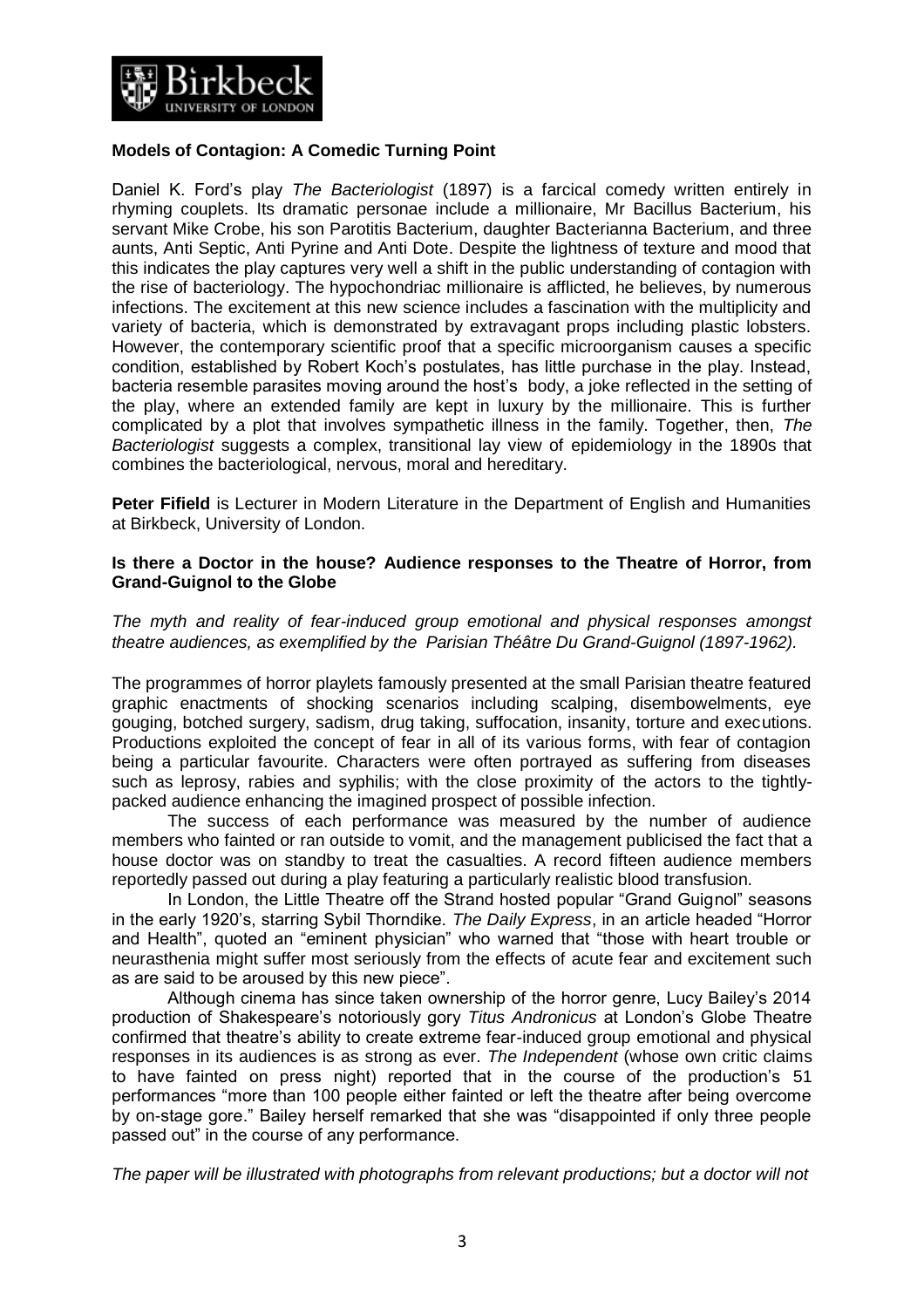

*be on hand to deal with the consequences...* 

**Julius Green** is a theatre producer, theatre historian and circus director. He received an MA in History from Cambridge University, where he attended Corpus Christi College, and was Fellow Commoner at the College in 2013. He is a Fellow of the Birkbeck Centre for Contemporary Theatre, and from 2008-16 was a course teacher for Birkbeck's MA in Creative Producing. He currently teaches for the MA courses in Creative Producing at the Central School of Speech and Drama and the National Film and Television School. He has written two books: *How to Produce a West End Show* (Oberon, 2012) and *Curtain Up: Agatha Christie - A Life in Theatre (*HarperCollins 2013).

# **The Way You Tell Them**

Between 2013 and 2015 Rachel Mars researched and performed a solo show - 'The Way You Tell Them', interrogating the compulsion to get laughs, and the uses and abuses of gagtelling. In this performance talk, Rachel will revisit some of her research material, exploring a particular performative moment from the show to examine laughter, illness, proximity, breath and the tragic.

**Rachel Mars** is a performance maker borrowing from theatre, live art and comedy. Her work interrogates the cultural and social constructs that dictate our daily interactions. She is currently obsessed with envy, a return to narrative, and the double-act. Rachel is a Fellow of Birkbeck Centre for Contemporary Theatre.

### **'We are the ones who should not exist': an arts practice query into the effect of HIVas-process upon Vogue choreography**

A fellow dancer in a support group for performers living with HIV once commented: 'We are the ones who should not exist.' Years later this halting, temporal comment has opened a doorway within my dance research to explore my experience as an artist living the disease. This performance/lecture is an arts practice exploration of my experience as a Dublin-based Vogue dancer infected with the Human Immunodeficiency Virus (HIV). Through traditional, non-traditional and practice-based research methods I ask, 'What is the effect of HIV as a process upon my creative work?,' and share some of my findings through choreography, narration and projected, animated 'autoethnographic cartography' (MacDonald 2016). I will begin with a historiography of ball culture, pier culture, and queer nightlife in New York City, contextualised within the ongoing HIV/AIDS epidemic. These narratives are mapped through my autoethnography as a 'son' of this dance culture who is a gay 'butch queen' man living with HIV. With 'movement citations' (Mary Nunan), given to me by my Vogue Mother, Celso Satori (The Iconic Pioneer House of LaBeija), I will also dance this map. I will then explain four key terms that help define the experience of living with HIV/AIDS and its potential impact upon creativity: 'status', 'disclosure', 'undetectable' and 'survivor'. These words are theoretical points of departure that inspire my own verbal and Vogue responses, whose daily improvisation invokes the instability of the virus. I then demonstrate how the varied, infected offspring of this 'libidinal' (Melrose 2006) creative process mutate as they travel through different contexts, many with their own diseased dancing counterparts. This research aims to study creativity within the contemporary experience of being infected with HIV in hopes of revealing new knowledge on the creative process, survival and the communicability of passion.

**Russell Patrick Brown** is a doctoral candidate at the University of Limerick Irish World Academy of Music and Dance and is based in Dublin. Supervised by Dr. Catherine E. Foley, his dissertation is titled 'The Somatic Materialist: An Arts Practice Investigation of the Dancer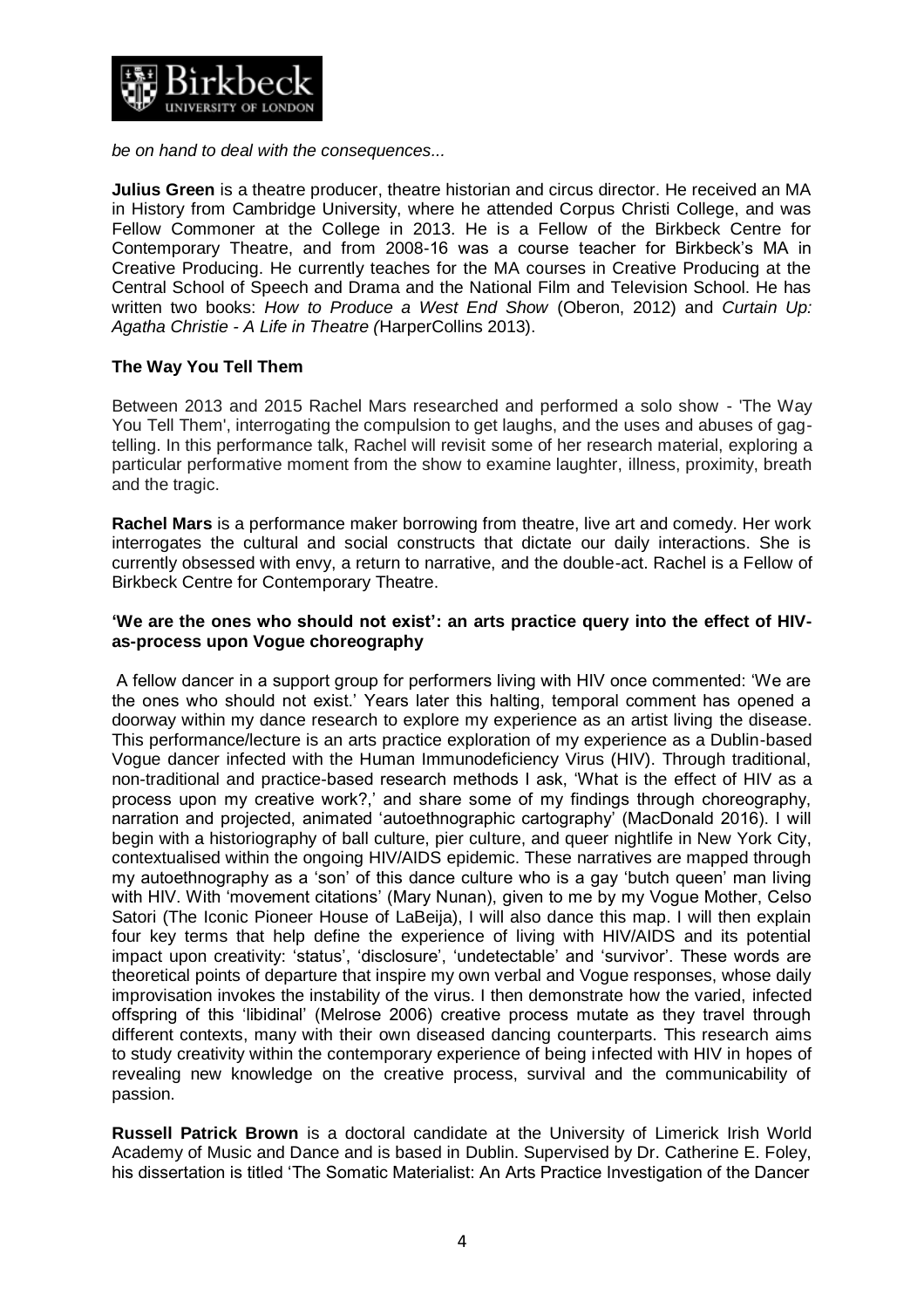

as the Embodiment of History, Tradition and Curation of the Past.'

## **Catchy-Feely: The Alive Condition of Performance**

Within the framework of affect theory, this intervention situates performance (art) as an event of relation that places environments, things, organisms, rhythms and sensations 'beside themselves' in forms of attunement (Massumi 2011) and entrainment (Brennan 2004). What exude from such encounters are the immediate energies and recurrent vitalities that put things in contact with one another through a kind of intra-matter contagion.

Known as affects, these autonomous forces seep from and out of the very forms and expressions that generate them. They can be said to belong to the human whilst existing detached from it. They are impersonal; their work is indifferent to the human flesh, yet in the same blow they constitute the membrane of all being. They exert a pull and push on the things they touch and move, whilst demanding the liberty to pop-up and leap away. They are inhuman.

Hence, I propose here the conception of performance as an alive event that escapes and exceeds so-called common (and commonly human) sense. It does so by precipitating a sensuous and synesthetic – rather than a representational – return to the vital, virtual, and relational force of bodies as they oscillate between the poles of animate and inanimate, apparent and invisible, emergent and necessary, inconsistent and performable.

These arguments reconnect the paradoxes and tensions in the work of affective transmission with some deep questions around politics, aesthetics and ethics. This model of affective contagion, I argue, can bring forth crucial shifts and changes in the contemporary understandings of natural, cultural and virtual events, where human and non-human bodies and subjectivities can be understood not as wholesome, finite entities, but as infectious realities always already expanded and extendable.

**Annalaura Alifuoco** works across performance and academia, and between London and Liverpool. In 2014, she completed an AHRC funded PhD at the University of Roehampton on notions of the anarchival in relation to performance events and wounded bodies. Since 2015, she holds a lectureship post at Liverpool Hope University in Drama and Performance Studies. Her current practice explores performance as a frame that renders interesting collaborations between the so-called human, nonhuman life and immaterial agencies. The ensuing critical and physical forms focus on anomalous or fragmented bodies in relation to affective politics, radical activism and cosmopolitics. Always passionately seeking meaningful collaborations and participations to further these concerns, together with others.

### **Rehearsing the Laboratory: Experimental Cultural Geographies of the Micro**

The paper draws upon an experimental, interdisciplinary research project conducted at the University of Southampton on antimicrobial resistance. Its brings together literature from human geography and performance studies to introduce the laboratory as a creative space of scientific experiment but also, for performative experimentation. As such, the paper is situated within cultural geography, which as a sub-field, has increasingly engaged with the language and practices of experiment and the laboratory; including urban experiments and carceral laboratories. As cultural geographers Richard Powell and Alex Vasudevan (2007) argue, the laboratory remains the space of experiment par excellence. Equally, we look to early 20th Century theatre practitioners and critics such as Meyerhold and Arvatov. For Arvatov, theatre should function as an 'experimental laboratory which co-operates with social practice', a laboratory whose 'material' is 'man, who moves in a material environment' (1972: 84). Performative laboratory landscapes, offer innovative insight into the rehearsal of human labour, the documentation of micro-bodily mobilities, and how we perform our role as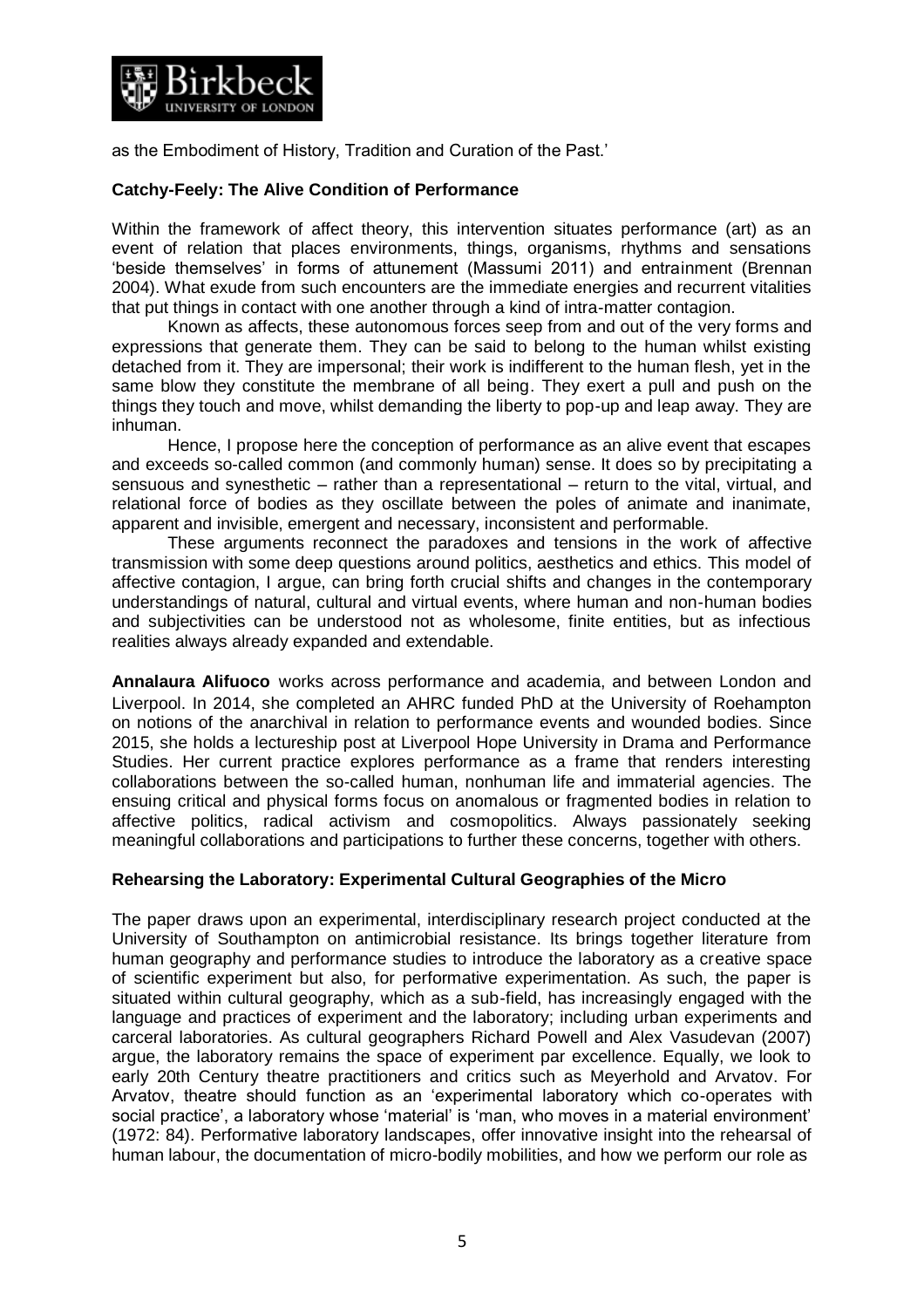

researcher, scientist, performer and spectacle-maker. In this paper, therefore, we draw upon ethnographic observations of the nursing practices of two registered medical practitioners, and photographic evidence of the human transference of simulated pathogens during routine nursing tasks, rendered visible through ultraviolet powders. As both theatre and laboratory, the mock hospital ward, we argue, led to a creative 'show and tell' of skills, knowledges and practices about microbial life. The research therefore advances performance and geographical scholarship in two ways. First, we suggest that the laboratory can be conceived of as a space for the practice of human *labour*. Second, the research advances interdisciplinary research on human–non-human relations by addressing *vitality*; specifically how everyday human practices shape and are shaped by microbial life. More broadly, the paper also offers practical insight into the implications of taking research out of the laboratory, into how interdisciplinarity happens, and how the languages of performance might advance the process of interdisciplinarity.

### References**:**

Arvatov, B. (1972) *Kunst und Produktion*. Munich: Carl Hanser Verlag. Powell, R. and Vasudevan, A. (2007) 'Geographies of Experiment', *Environment and Planning*, A 2007, volume 39, pp. 1790-1793

**Dr Paul Hurley** is an academic and an artist, and has a background in performance art and socially engaged projects. He is interested in how performance can be a space for dialogue and in how interdisciplinarity and intercontextuality can bring novel understandings to social research. He is currently a Senior Research Fellow in Geography and Environment at Southampton, where he has worked on EPSRC-funded projects around AMR in hospital and domestic settings, and on AHRC-funded projects around men, protein and the environment. He is also an Associate Lecturer in Visual Culture at the University of West of England. **Dr Charlotte Veal** is a Teaching Fellow in Geography and Environment at the University of Southampton. Her research broadly examines the relationship between dancing bodies and the city, and the political potential of performance to animate, transgress and appropriate the urban. Currently, Charlotte convenes a third year course on Experimental Geographies, which takes seriously geographers' increasing engagement and cross-fertilisation with the theories, practices and methodologies of the performing arts. She asks, how might art, dance, theatre, music, photography and crafts, transform how we, as geographers, think about space, place and landscape, and in return, what might geography offer these disciplines.

### **Trance is not Enough – Towards a Neurobiology of "Theatrical Contagion"?**

The comedian Billy Connolly has said that his (and other comedians') aim is to "sweep the audience up into a heap, like a pile of leaves of leaves" so that his message can be the better disseminated and enjoyed by all alike. Conversely, Tim Etchells has been quite clear that his company wants to separate their audience into individuals, who may react independently to the same material. In both cases there is clearly an idea – which these professional practitioners accept and respond to – that there is some form of "contagion" in theatre, which can affect an audience (Brecht likened it to the experience of being in a stripclub). The ethnographic evidence for the contagious effects of trance-producing circumstances is familiar, but the term trance is of only limited usefulness when describing the state(s) of a theatre audience. However, it may be that the same, or related, neural mechanisms are at work in the reception of theatre as those which may contribute to trancestates. This paper considers the possible neurology of theatrical "contagion", with particular reference to the body's production of self-gratification in the reward and endocannabinoid systems, the engagements of the deeply embedded mechanisms which respond to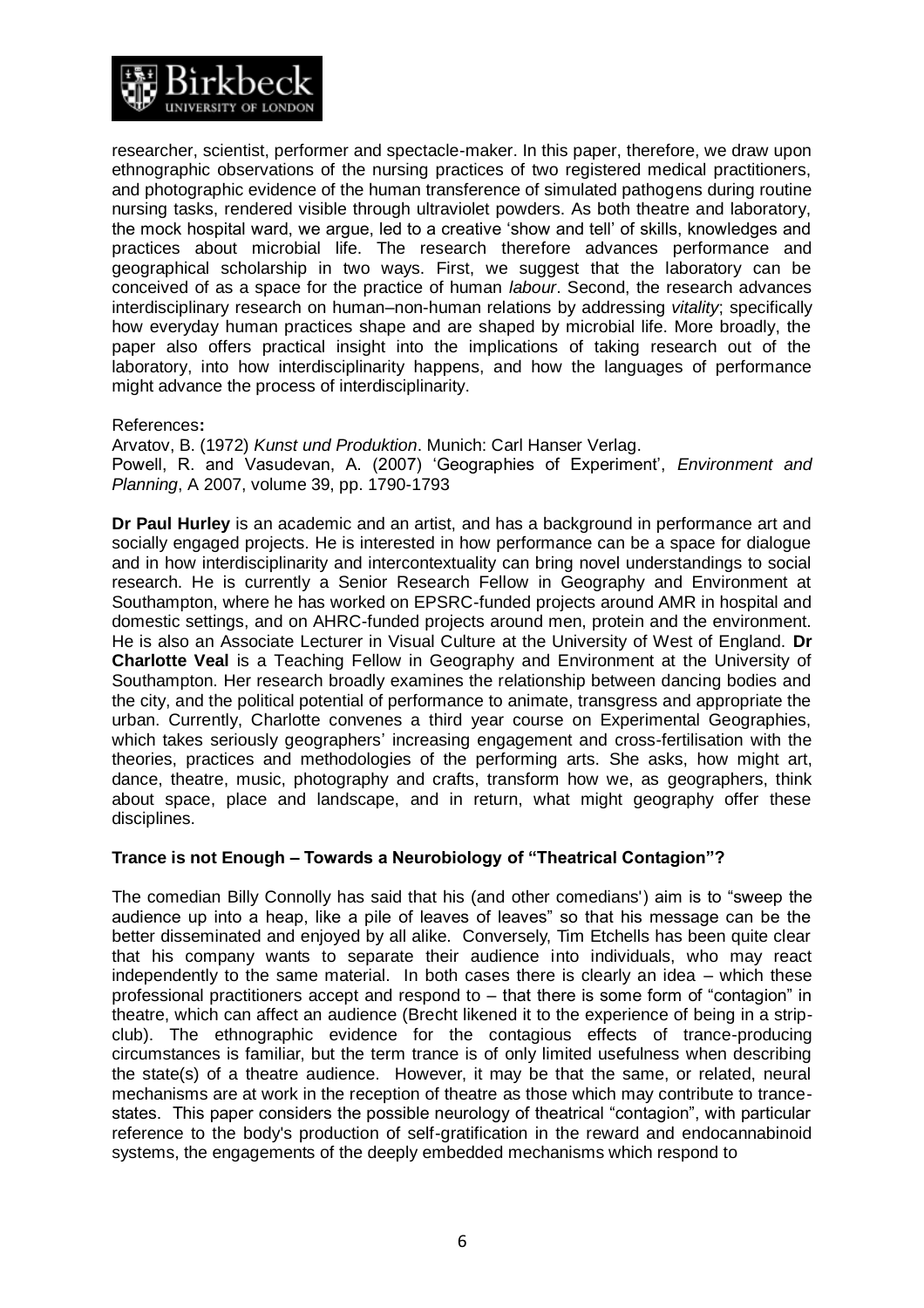

repetition, pattern and rhythm, and in the involvement of the (putative) mirror-neuron system. This is a speculative and descriptive exercise – little research has been done in this area. But even if the concept of "theatrical contagion" refers only to how it "feels" to be in an audience, or is even solely the reaction of observers to how they see audiences behaving, something is happening – and it's worth asking "what".

**Nicholas Arnold** was educated at Oxford where he read History and researched in Social Anthropology. He spent fifteen years in the profession performing arts, as actor, director and deviser, before returning to academia. He has taught at Oxford, Aston, Birmingham and De Montfort Universities and has lectured widely in continental Europe. He is currently Senior National Professor (research) of Cultural Studies at the Adam Mickiewicz University, Poznań. His interests focus on New Performance, and the development of a sociology, ethology and neurology of performance.

### **Rhizo-Memetic Art: A Theory of Cultural Contagion for Transdisciplinary Practice**

Contemporary discourse in the field of Memetics offers insights upon the ways and means of producing and curating contemporary Performance beyond the limits of discipline specific taxonomies. Alongside the rise of Internet Culture and the rapid adoption of social media, it is argued that contemporary artistic practice is becoming 'more fluid, elastic, and dispersed' (Cornell, 2014: online). Given this circumstance, the researcher acknowledges that notions of disciplinarity, performative agency and materiality remain in a state of flux and in need of reconsideration.

Utilising a Practice-as-Research (PaR) framework, the researcher initiated an innovative three-phase methodological approach based on insights drawn from the concept of the 'Meme as analogous to the Gene' (Dawkins, 1974) alongside a primarily Deleuze & Guattarian philosophy upon methods of artistic production, and the curation of Performance. The resulting praxis: 'Rhizo-Memetic Art' produced three projects including the hypertextual assemblage - *Corpus 1* (2012-13), produced collaboratively online with users of Twitter and Facebook; the Florilegium: Exhibition (3<sup>rd</sup> -24<sup>th</sup> November, 2014): produced and curated alongside an invited group of contributing artists; and *Florilegium: Remix* (24th April 2015): an intermedial Live Art lecture. Each of these elements plug into exegetic writing, and alongside the documentation of its artefacts, these elements produce the thesis.

The outcomes of this PaR include an innovative understanding of the mechanisms of interdisciplinary practice emerging out of the synthesis of meme and rhizome. The implications of this research suggest that the functioning of Rhizo-Memetic Art raises permanent questions about the status of Performance in terms of its materiality and efficacy outside of the limitations of disciplinarity.

**James Burrows** is an artist-scholar whose work investigates the intersections between Theatre, Performance, Live Art, and digital technologies, studying the transformation of performance through mediatisation. James makes, writes-about and teaches Performance at Edge Hill University, Lancashire. James defended his doctoral thesis: *Rhizo-Memetic Art: The Production and Curation of Transdisciplinary Performance* in September 2016. He works with the art-research atelier *WeAreCodex;* is co-founder of interdisciplinary performance lab *OPEN-ARK* at Edge Hill University; and is a member of the Politics and Aesthetics Action Group with *The Institute for the Art & Practice of Dissent at Home, Liverpool.*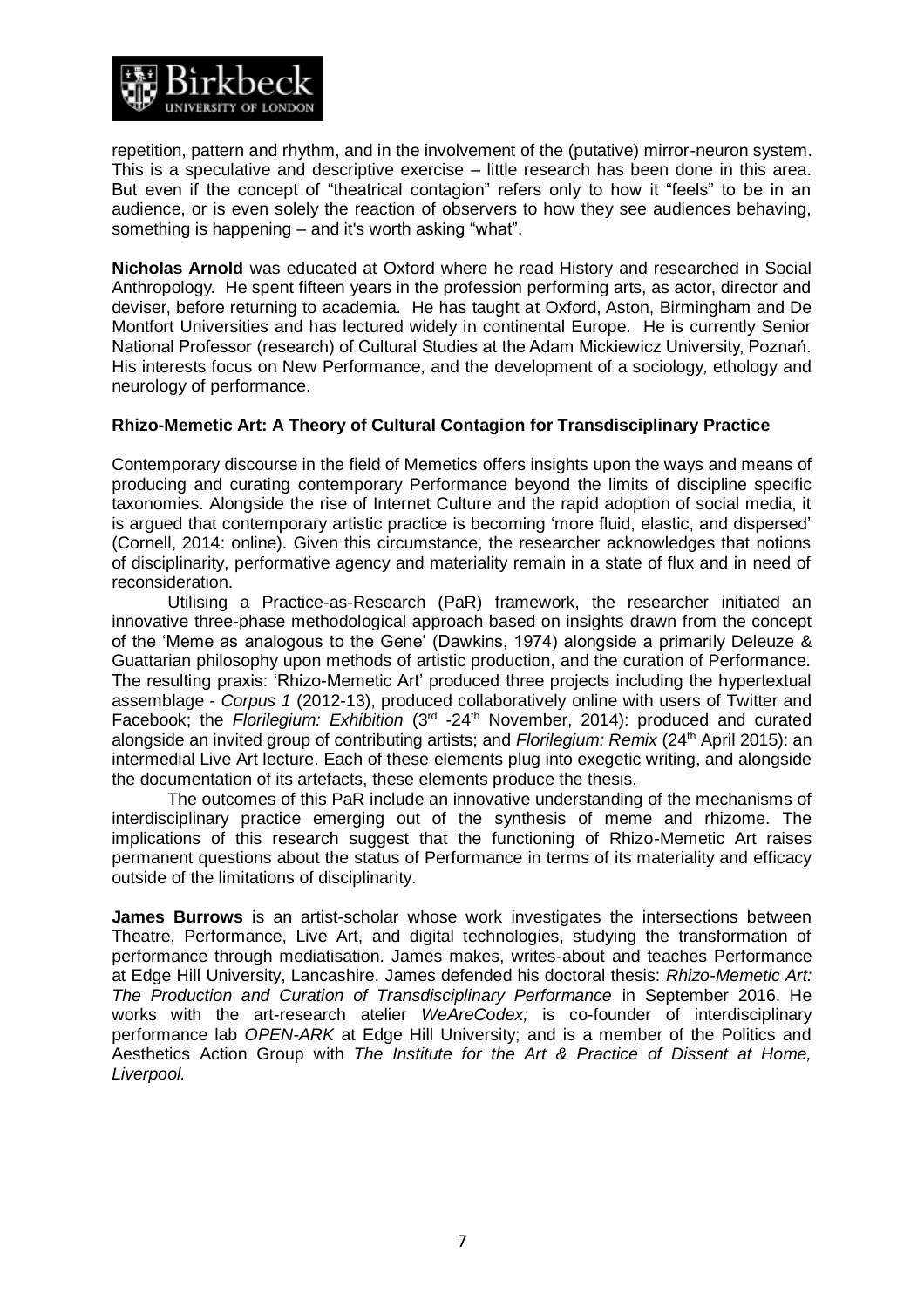

### **Fragmented Entrainment and Contaminated Affect: The Positive Side of Negativity in Kim Noble's** *You're not Alone*

Negative affect has been examined for many years in an attempt to identify its meaning and unravel its potential. This direction has infiltrated art from its most popular expressions to less mainstream work. Using Teresa Brennan's (2004) analysis on the transmission of group affect as a starting point and her application of the notion of entrainment in human psychology, I will examine Kim Noble's performance *You're not Alone*, a work that evokes a number of unidentified, negative, affective experiences such as confusion and distress, and enforces an overall sense of awkwardness, alongside stronger and clearer reactions, such as aversion and disgust. These potentially contaminated experiences, allow us to examine the process of affect transmission more closely. My focus lies in the, often, disrupted and disruptive process of transmission that keeps spectators constantly on their toes, coerced into a perpetual state of uncertainty, attempting to establish answers both for the artist and themselves. I argue that the transmission itself is productive when it takes place in a state of intimate distance, a space where artist and spectator have formed a relationship, whereby the affective exchange does not obliterate the will and presence of either side. It is during this interchange of entrainment and dis-attunement found only in negative experiences, that both artist and spectator turn difficulty into a productive experience.

**Maria Patsou** lives, studies and works in London. She is a research student at Birkbeck, University of London, undertaking a project that examines contemporary UK performance artists, mental illness, affect and performativity. She has a professional and academic background in acting and in psychology that spans over 15 years and has worked in arts and health for the past 6 years both in clinical settings and in research. She is currently a senior research assistant working across various mental health projects at North East London NHS Foundation Trust.

#### **Affective Bodies in Dynamic Space:** *The Massacre* **and Site-Specific Contagion**

Elizabeth Inchbald's 1792 text, *The Massacre*, is an early theatrical exploration of the contagious affects of violence, mob-thinking and persecution. Written in response to the French Revolution, Inchbald suppressed the text until after her death, perhaps fearing its contagious possibilities. Multiple lenses can be used to approach this text which locates itself as a tragedy, yet deploys the highly expressed language and rhythms of melodrama, makes claims of 'authenticity' in its depiction of atrocity, and bearing relation to trauma literature in its concerns with working through, and use of fragmentation. In recent years the notion of contagion has begun to lose some of its negative connotations and a focus on real, positive attributes of contagion, in social life and normative behaviour has presented a shift in thinking, in the fields of affect theory, and cultural geography (Nigel Thrift, Gernot Bohme).

Working in-site with this text at Dilston Grove, Bermondsey, the interlinked possibilities of site-based and immersive practice were used to explore affective relations between the text, the site, performers and audience. In this paper I will focus on the range of strategies which were developed to connect affectively with audience members in performance, which incorporated both positive and negatively contagious affects. Using images and video from the work, I will reflect on the way ideas of contagion and of affect supported and influenced the practice, what contagion plays in site-based and immersive theatre, and what Inchbald's long view of the contagion of partisan thinking can offer us today.

**Dr Rebecca McCutcheon** is a researcher and director based in south London who makes performances in a range of settings, from theatres to disused train stations to palaces to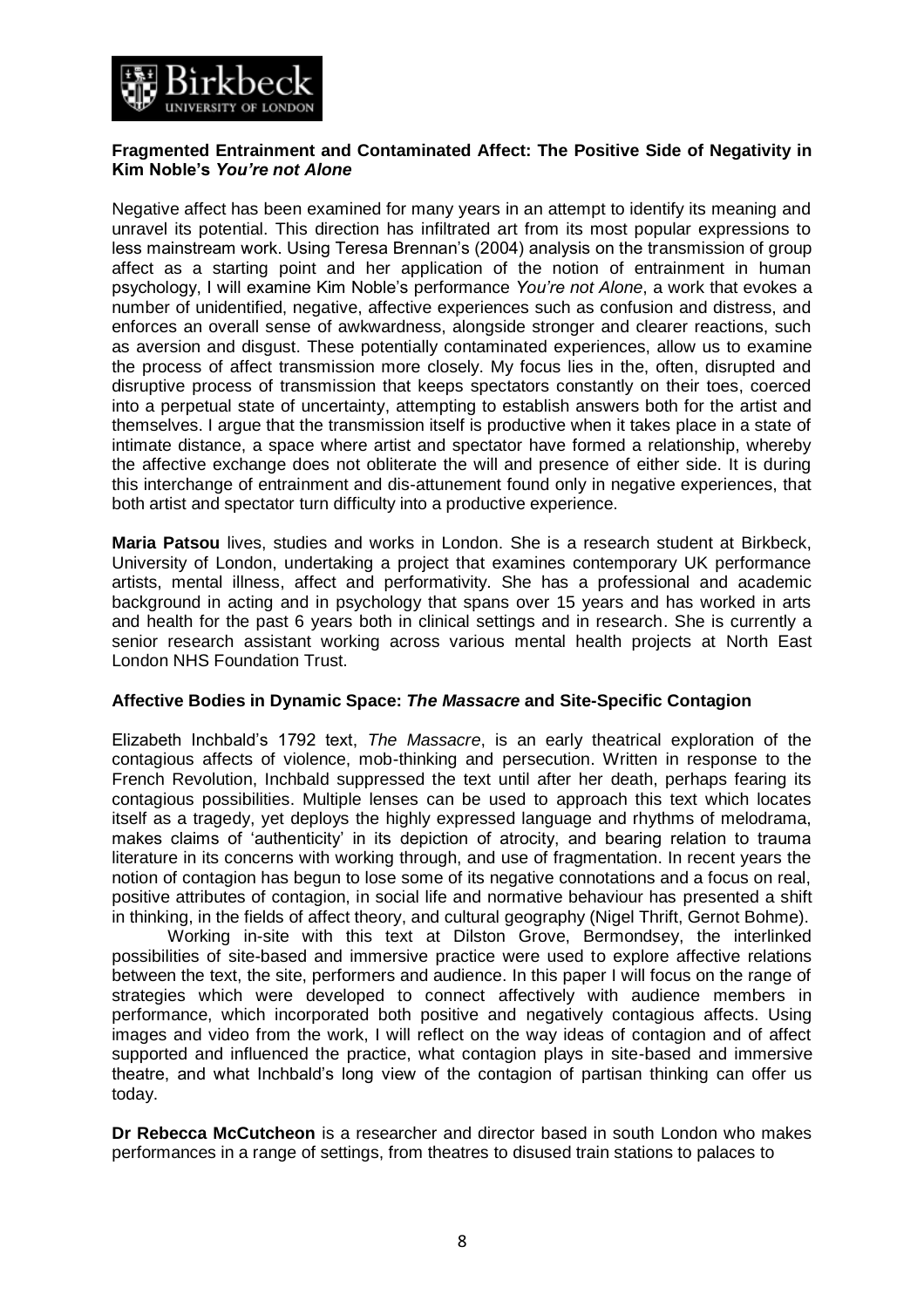

alleyways. Key concerns are site and performance as catalysts for connection across and between groups, and for attending to unheard stories through little performed texts, using exploration of site. Research: PhD by Practice at Royal Holloway, investigating critical approaches to site-based practice and performance, funded AHRC. Site Labs – 2011 ongoing programme of collaborative explorations informing PhD research with a long term view of developing performance projects. Theatre & site-specific performance: Bette & Joan by Foursight theatre, Assembly Rooms Edinburgh; Vincent River by Philip Ridley Trafalgar Studios, Old Vic Productions; Til We Meet in England at Safe House, Peckham; Mariam: the Cary Cycles at Hannah Barry Gallery, Peckham; As co-founder of 'angels n the architecture' Dido, Queen of Carthage, Kensington Palace & The House of St Barnabas, The Round Dance, the Roundhouse, Still Life at Aldwych Tube Station.

### **Contagion and Criminality in Clean Break Theatre Company's** *Little on the Inside*

Over nearly 40 years since it was founded by two women prisoners, London-based Clean Break Theatre Company has developed a dramaturgy of criminality and social stigma that upends normative notions of cause and effect in the creation of the 'woman offender' and 'woman at risk'. At the heart of the work is a commitment to reveal the criminalising machinations of social stigma. Staging fractured causalities and busted identities, Clean Break's practice causes stigma to enter into an assemblage with theatre, breaching the boundaries of each to render the stigma-stage reflexive, and viral. This paper builds on the closely linked concepts of 'stigma' and 'miasma' to theorise the 'miasmatic' as a performance register of stigma, in which stigma becomes aspirated into a climate, or pollution, in the social common of the theatre. My concept of miasmatic performance draws on the development of miasma as 19<sup>th</sup> century disease etiology, proposing the Victorian era co-production of epidemiology, penal reform and new definitions of moral 'degeneracy' as highly relevant to the function and construct of the stigma apparatus in Britain today.

In this paper I will examine the cross-contagion of discipline – disease – degeneracy in Clean Break's recent production *Little on the Inside* by Alice Birch (Almeida, Latitude 2013, Summerhall Edinburgh Festival 2014). Performed in a veterinary school operation room at Summerhall, Birch's text begins with a contagion: a line from Rebecca Prichard's *Dream Pill* (Soho Theatre and tour 2010-14) ricochets through the text, creating abscesses and open wounds in what becomes a destratified, disordered performance. I will discuss this production as the contagion of another's tongue, allowing for a narrative that transcends traditional logic around what stigma is and how it works, averting redemption narratives that give a cathartic resolution for the character – here, two unnamed women in prison.

**Molly McPhee** is a former company member of Clean Break, and a doctoral candidate in theatre at the Victorian College of the Arts, University of Melbourne, Australia. For six years (2009-2015), she was involved in the development and production of over fifteen new plays for Clean Break, touring to theatres, custodial and community settings around the UK. She holds an MFA from California Institute of the Arts. Publications include 'Stigma: the work of the Straightener' (*Erewhon* exhibition catalogue, 2016).

#### **Contaminated Topographies: Nomadic Infrastructures and the Post-Eviction Scene**

The state dismantlement of an unauthorized Irish Traveller settlement at Dale Farm, Essex in 2011 showed how nomadic infrastructures are made to disappear. Thereafter, local authorities substituted the residential foundations of Dale Farm with an alternative form of 'invisible' infrastructure whereby the razed soil at Dale Farm, the very property of the exresidents, was discretely made to behave against them. This paper considers a structure used in environmental planning for the prevention of chemical and toxic waste. The structure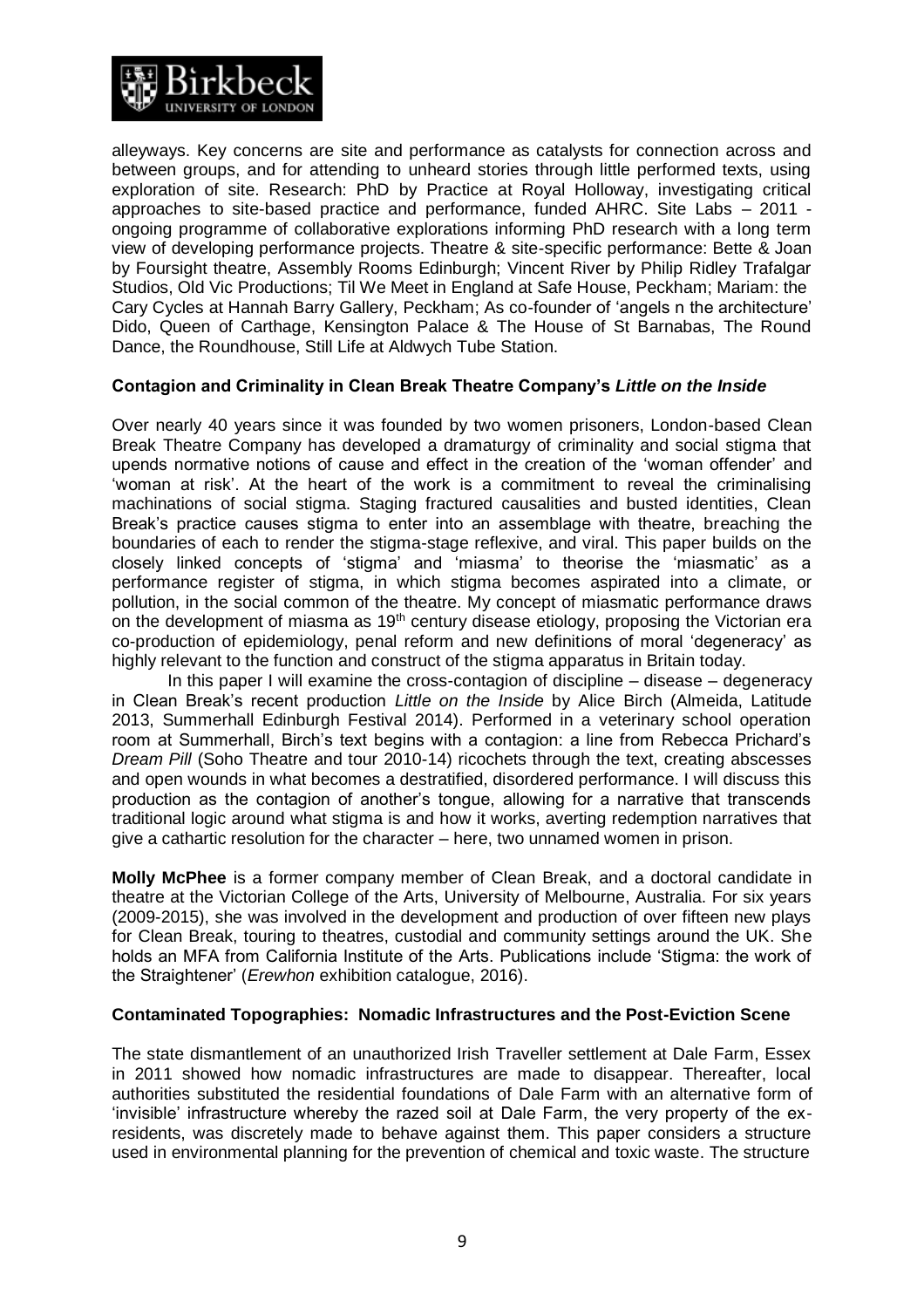

is called 'bunding' and its only other application beyond industrial waste sites is in Traveller sites. Technically it is used to stop the spread of pollutants from exposed topographies, but I argue that it is ideologically used as an infrastructure to prohibit Traveller practices—bunding is constructed as a defence wall composed of mounds of earth that prevent Travellers from re-entering their lands after eviction—while also exposing them in a more insidious way to the contaminants that collect in these enclosed landscapes. Filled by storm water, the bundwalled areas of Dale Farm floated open sewage and asbestos. These and other municipal infrastructures are routinely encountered by nomads while they are in transit or in situ and are perceived by Travellers as deliberately composed of obstructive materials, for instance, the common use of boulders strewn across marginal public land act as a deterrent against halting. Conversely, within a sedentarist scene-scape these topographies feature as accidentally discarded material, but to Travellers such obvious techniques of obstruction detain life and vitiate against their social reproduction. I argue that by embedding the logic of containment and contamination as a rationality of governance over the Travellers, the state shows their regard for this community as sub-nationals with the potential to pollute or infect the sedentarist population.

**Lynne McCarthy** is a PhD student in Drama at QMUL. Her research engages with peopleproperty relations in current cultural practices, with a particular focus on the interactions of artists with homemade space, evictions and waste. Her work aims to articulate contemporary modes of cultural possession. Her research has appeared in [Contemporary](http://www.contemporarytheatrereview.org/2014/comment-sochi-2014/)  [Theatre Review's 'Interventions'](http://www.contemporarytheatrereview.org/2014/comment-sochi-2014/) and [Research in Drama Education.](http://www.tandfonline.com/doi/full/10.1080/13569783.2014.983061)

### **Away with the Fairies: Infection, Madness and Globalization in Caryl Churchill's** *The Skriker*

In Caryl Churchill's *The Skriker*, the character of the Skriker appears to stretch across and between spaces. As a spirit of insidious damage, it simultaneously evokes the individual damage of psychosis and the communal catastrophe of globalisation. Across this, the Skriker acts as contagion, appears to infect and contaminate its surroundings, as the psychotic and the neoliberal warp and shift into one another, both effected and affecting.*The Skriker*'s engagement with madness and globalisation as virus stands in contrast with our hegemonic imaginations of madness as personal delusion, as an internal and secret place, a seclusion from reality. Teasing out the spatial politics of this encounter, Anna Harpin suggests that, 'to be mad is to be both somewhere and yet nowhere, or at least not here, that is to say "reality"' (Harpin 2014: 187). In other words, the act of giving madness its own space is concomitant with our attempt to exclude madness from the political construction of reality.

This paper will explore how *The Skriker* implodes these calcified spaces, how the spatial exploration of infection can resist our traditional logics of madness and hallucination. This paper will concern how *The Skriker* offers new spatial and viral logics through which we understand madness alongside globalized capitalist politics. It will, examine how *The Skriker* plays upon the fairytale genre, including the theatrical heritage of the fairy, the borders between visibility and invisibility, and temporal distortion, in order to elucidate this new spatiality. Rather than simply position madness as metaphor or consequence of neoliberal structures, this paper suggests that *The Skriker*'s use of viral logics allow for a spatiality that anticipates both madness and capitalism without conceptual collapse

**Dr Jonathan Venn** previously completed a BA in Politics and Philosophy at Cardiff University and an MA in Writing for Stage and Broadcast Media at The Royal Central School of Speech and Drama. During his MA, he became interested in the representation of mental health, and how this informs modes of resistance and conceptions of agency. He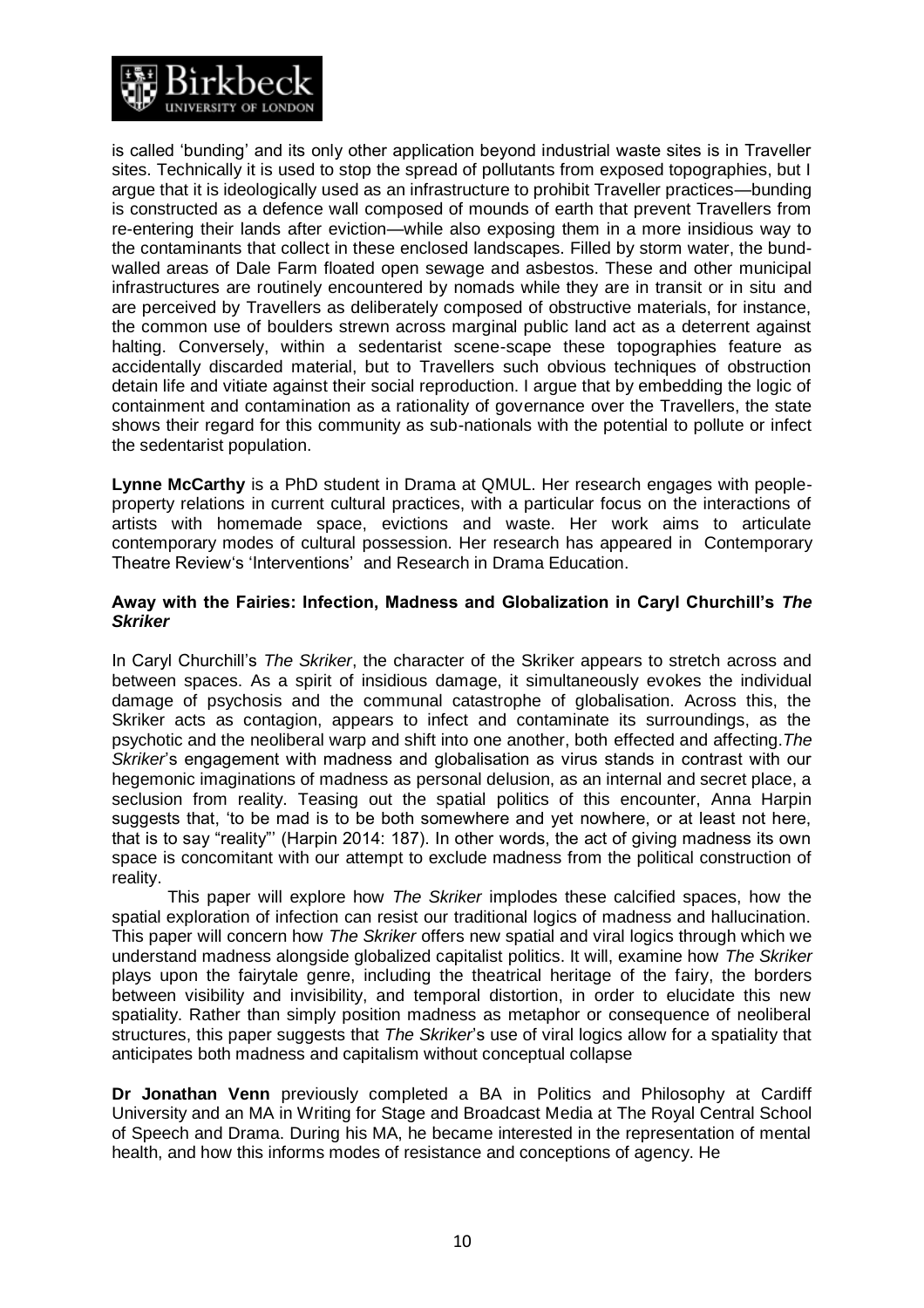

subsequently worked upon an AHRC-Funded PhD in Drama in Representation and Resistance of Madness in Contemporary British and Irish Theatre at the University of Exeter. He passed his PhD with minor corrections in January 2017.

## **Staging Trauma: Staging the Family**

To stage trauma, according to the established discourse, demands staging the unknowable, the unspeakable, and the unrepresentable. If this is so, then how do theatre artists stage it, and how do audiences engage with it, or indeed, become embroiled in its contagion? What can the staging of trauma do? This paper addresses these questions of staging, trauma, and liveness by close analysis of contemporary performances throughout Ireland and the UK.

The selected case studies stage traumatic encounters which speak directly to traumatic histories in the wider cultural sphere, while their performance contexts are situated in contemporary neoliberal climates dominated by social disorientation, anxiety and instability. 'The Family', as both personal anchor and political entity, is of major importance to the role trauma plays in these case studies, whether activating the encounter, reacting to it, or providing deep historical roots to its form and triggers.

Central to this study of staging trauma and the family is a dedicated focus on femalecentred traumatic encounters, and/or performances led by female theatre artists. Judith Herman's powerful finding in *Trauma and Recovery*, that it took the women's liberation movement of the 1970s to highlight that the most dominant group suffering from PTSD are not veterans from war but women in civilian life, potently confirms the hostilities dominating the everyday experience for women. It also tells that their experience is largely normalised and dismissed by national priorities, and consequently, becomes de-escalated in urgency and consequence.

**Dr Miriam Haughton** is a Lecturer at the O'Donoghue Centre for Drama, Theatre and Performance at the National University of Ireland, Galway. Her monograph *Staging Trauma: Bodies in Shadow* is forthcoming with Palgrave Macmillan (2017). With Maria Kurdi, she coedited the collection *Radical Contemporary Theatre Practices by Women in Ireland* (2015) and the ISTR journal special issue *Irish Theatre International* 'Perform, or Else!' (2014). She has published multiple essays in international journals, including *Modern Drama* ('Honourable Mention', 2014), *New Theatre Quarterly*, *Mortality* and *Irish Studies Review*. She is an elected executive committee member of the Irish Society for Theatre Research.

### **Affective Encounter: Repetition and Immersion in The Corn Exchange's** *Man of Valour*

In 1968, Gilles Deleuze published *Difference and Repetition*, which set forth one of his most revolutionary proposals—repetition, rather than an act that is identical in manner, is a generative, creative, and forward-looking process. Deleuze argues that repetition creates through difference rather than stabilises through replication, as it is often conceived. As a result, he pursues the notion that difference and repetition have the potential to be both destructive and constructive. This paper will explore what transpires when a performance such as The Corn Exchange production *Man of Valour* makes use of the destructive and constructive power of difference and repetition, particularly repetition's ability to establish an affective encounter and thus transform both performer and spectator.

Applying Deleuze's concepts alongside Mikel Dufrenne's phenomenologically guided study of aesthetic experience as a theoretical framework, the paper will introduce a concept of the phenomenal identification—the appointment by the spectator of the actor as an affective "body double". In *Man of Valour*, the spectator appoints the sole performer as a body double who performs an action and, through an embodied reciprocity, the spectator experiences the affect. By means of an intensive and affective language, the performance encourages the spectator to relinquish the binaries that separate themselves from the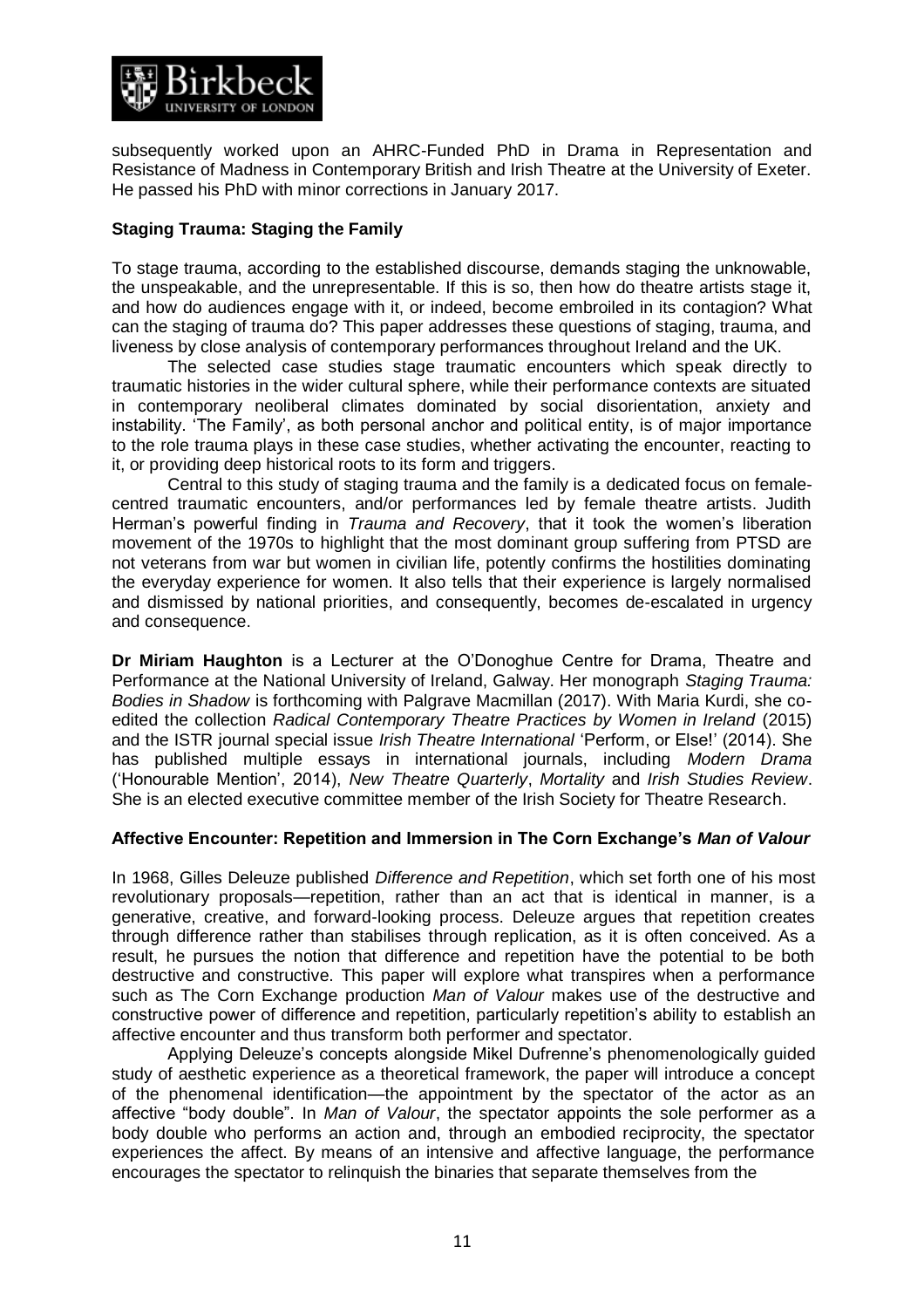

performance and, through phenomenal identification with the performer, are invited to enter or merge with the performance, thus subjecting themselves to the forces within it. An immersive and affective encounter is established between the spectator and the performance and, significantly, both emerge from the encounter qualitatively changed.

**Angela Butler** is a PhD candidate in the Department of Drama at Trinity College Dublin. Her research presents a phenomenologically guided study of immersive sensory spectacle performance. Sensory spectacle performance aims to foreground the embodied experience and felt aspects of performance whereby the emphasis is always on the establishment of an affective encounter and communication of sensation. Angela's thesis considers the connections between the affective experience offered by sensory spectacle performance and the influence of digital culture upon it. Her research interests include performance and digital culture, affect, aesthetic experience, perception, attention, and phenomenology.

### **Contagious psychosis? Sarah Kane's** *Cleansed, Crave* **and** *4.48 Psychosis*

Sarah Kane's final play represents an attempt to dramaturgically simulate the effects of psychosis onto her audience. This paper argues that *4.48 Psychosis* represents a culmination of a concern found in *Cleansed* and *Crave* with creating a dramaturgy in which the boundaries between internal are external experience are blurred, and the spectating experience is disrupted in order to simulate a possibly psychotic form of thinking.

In creating theatrical works which attempt to place the audience within the experience of psychotic thinking, Kane challenges the assumptions surrounding psychosis as an inward-looking, unshareable experience. In 'The Loss of Reality in Neurosis and Psychosis', Freud outlined a position that was to dominate both medical and psychoanalytic understandings of psychosis in the twentieth century – that unlike neurosis and hysteria, psychosis is an entirely internal process of invention. As such the phenomenological experience of psychosis cannot be opened up and understood through communication or from the 'outside', and the patient, according to Freud, is unable to establish transference.

In her final three plays, Kane relocates the pattern of mental life from the characters onstage into the form of her plays themselves. In this way, *Cleansed*, *Crave*, and *4.48 Psychosis* create an openness to their dramaturgies which allow the audience to enter into a possibly psychotic experience without objectifying the pathology as 'belonging' to a single body onstage. In its shareability, the psychotic experience becomes potentially (temporarily) contagious in Kane's works, as a mode of thinking that can spread from work to spectator. This potential contagion has provoked fear and rejection to *4.48 Psychosis,* notable in the insistence of some critics that the work is only 'a 45-minute suicide note' and cannot be understood as having significance outside of Kane's personal life. At the other extreme, productions such as the *Belarus Free Theatre's* 2005 production have used the irresolution of the work in order to attempt to spread a political message of anti-authoritarianism, harnessing the works openness in order to spread a politically contagious message.

**Leah Sidi** is in her second year of PhD at Birkbeck. Her thesis is on Sarah Kane and the Sciences of Mind, and examines the relationship between the formal developments of Sarah Kane's theatre and her engagement in the political and social impacts of diagnostic psychiatry. Before starting the PhD Leah worked supporting student activists and campaigners, especially in the areas of feminist and disability rights activism.

### *The Unwell* **(film)**

Martin O'Brien's very own version of a zombie film was commissioned in 2015 by City Arcadia and made in collaboration with Suhail Ilyas. This used to be the most optimistic city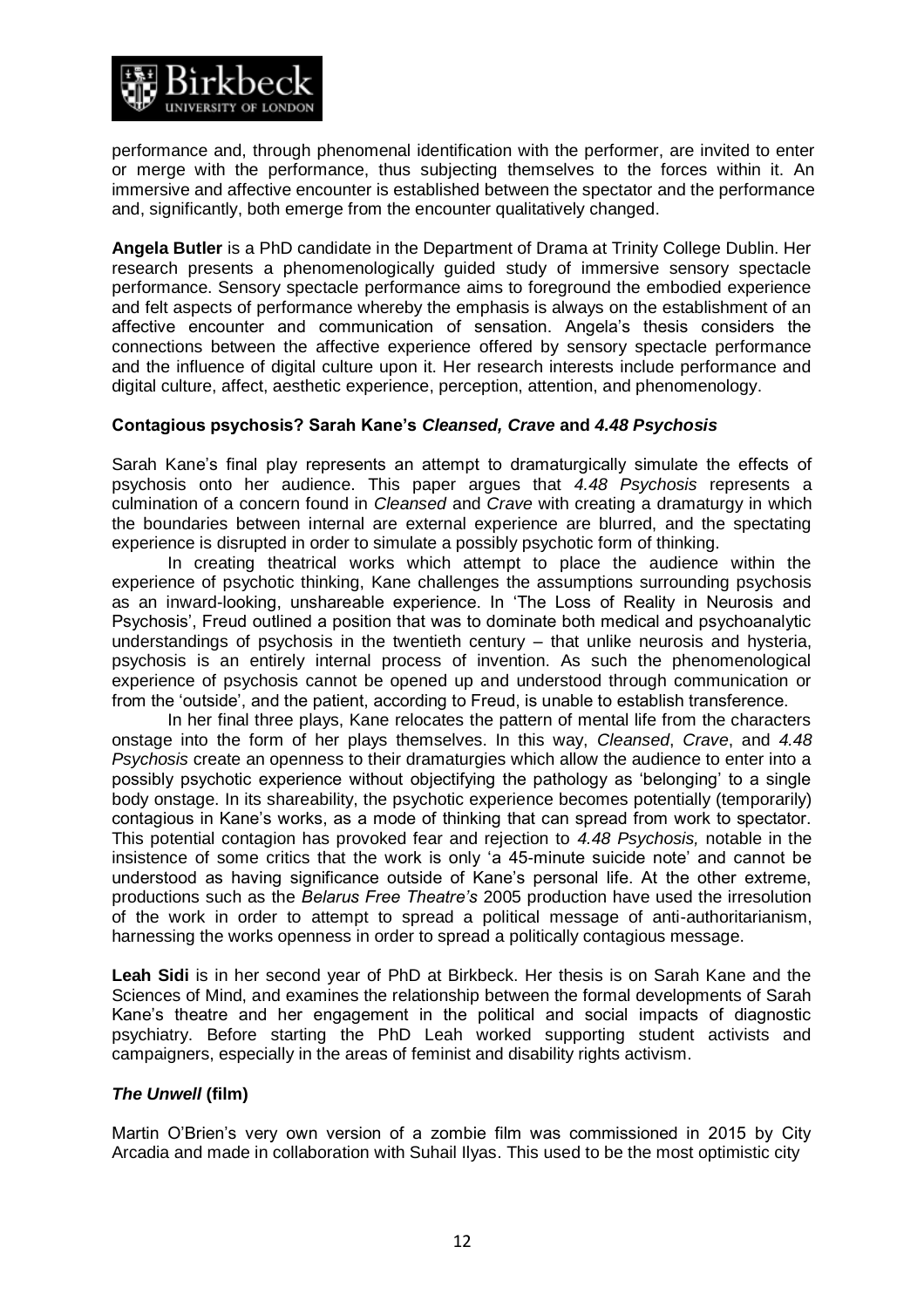

in the world. Now it's full of darkness illuminated by the fading street lamps. Out of this darkness stumbles life quite different from us. The unwell negotiate this landscape in a way we could not. There is no war in this city, no poverty, no crime, nothing to fear. There is only sickness and this sickness is itself a form of existence, a way of seeing and being, a way of breathing and moving. This is life. They do not fear death because death is already behind them. They are not motivated by material things. To witness the unwell is to understand all of our fears but our fears mean nothing to them. This city used to be our future but now the future belongs to the unwell.

**Martin O'Brien** is an artist and theorist whose performance draws upon his experience of suffering from cystic fibrosis. His work uses physical endurance, disgust, long durations and pain in order to address a politics of the sick queer body. He has performed his solo work and collaborations with the legendary body artist and dominatrix Sheree Rose throughout the UK, Europe and the USA. Martin is a Fellow of Birkbeck Centre for Contemporary Theatre.

# **Disgusting bodies: Martin O'Brien and the performance of (auto)immunity**

Focusing on the work of Martin O'Brien – whose performative explorations of the forms of endurance demanded by the chronic illness cystic fibrosis challenge conventional depictions of illness – this paper explores the ways in which theatricalised affects of disgust and contagiousness may produce and circulate new knowledge of both illness and sociability. What does it mean when the shared experience of the theatrical encounter renders disgust (ordinarily intended to keep a body at 'safe' distance) as a communally embodied affect?

Drawing on Derrida's account of autoimmunity 'as an exposure to the other, to what and who comes' (2003: 152) that is not inherently destructive, I argue for an understanding of the threat of contagion in performance as that which might lead us to think differently about (bodily) proximity and the kinds of sociability that might follow. In doing so, I articulate – and challenge – Roberto Esposito's biopolitical metaphor of a contemporary 'autoimmunitary crisis' in which mechanisms intended to protect life have become inflamed to the point where they threaten to negate it. If the politico-legal definition of immunity is understood as something which insulates an individual from a risk to which a whole community is exposed, how might performative, bodily renditions of autoimmunity reassert the significance of the common? If Susan Sontag's *Ilness as Metaphor* (1977) and *AIDS and its Metaphors* (1988) are structured by the logics of contagion and invasion, how might Esposito's work allow us to understand the relationship of the body and the body politic beyond a dichotomy of inside and outside?

**Dr Steve Greer** is Lecturer in Theatre Practices at the University of Glasgow, where his research and teaching focus on the intersection of contemporary performance practices, cultural politics and queer theories. He is the author of *Contemporary British Queer Performance* (2012) and currently completing a monograph on the politics of solo performance under neoliberalism.

### *HCV Negative*

This is a lecture-performance in development. For the first version I stuffed sentences written in blood red pen about HCV from many voices and perspectives down medical tubing. This was a time-consuming process-based performance presented over 2 hours in the Old Customs House in Cardiff Bay. This site was apt as the performance is about the process of passing from the state of being a carrier to that of someone who may have a blood marker but is in fact cured of HCV, an insidious virus that eats away at your liver and causes liver cancer and cirrhosis in its end stages. I had this virus for at least 30 years, as I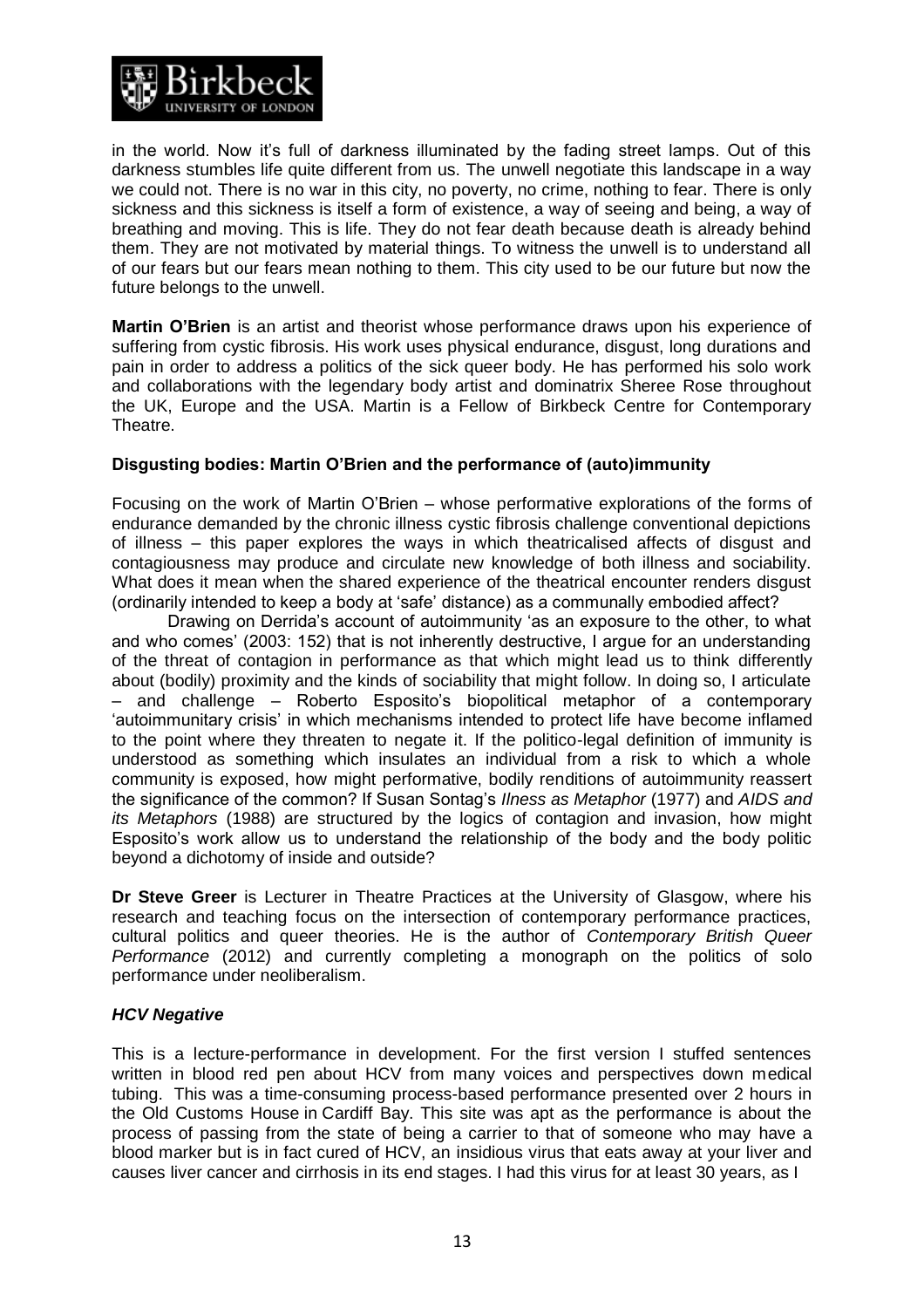

am abstinent from drugs and alcohol my liver was still in good shape, but I was plagued with fatigue, brain fog and aching joints. When I was informed by the NHS that the new less invasive drugs that 95% cure rate would take some time to be rolled out to a "well" patient like myself, I decided to procure the drugs from India where they are made under licence from Gilead at .02 % of the price they are sold to the NHS by Gilead. Thus jumping the queue, clearing the virus and allowing another patient to take my place in the queue. This 20-minute lecture performance will tease out some of the issues around prejudice, big pharma and patient forums and engage the participants in a short exercise.

**Deej Fabyc** works with performance, installation, photography and video. Her work has for many years addressed the psychological dimensions of the personal and political experience of trauma. A sense or ambivalence and 'schlock horror' permeates her oeuvre. Deej is based in London where she is founding director of Elastic Residence, artist project space. She is a key figure in KISSS, an international curatorium of artists working with issues of surveillance. Deej has held a one year residency bursary at Artsadmin, London and has completed residencies at Dartington School of Art, Devon, the Cite Internationale des Arts, Paris, and Rules and Regs, at A Space Gallery, Southampton. Significant performances include Details at L'abracada Festival International d'Art Contemporani, Castell de la Bisbal, Spain 2006; And She Watched, Trace Installation Artspace, Cardiff, 2005 and Kingsgate Gallery, London 2004; and in Don't Call it Performance, Centro de Arte Reina Sofía, Madrid and Centro Parraga, Murcia, Spain, 2003. Cry Me, Tactile Bosch Cardiff in 2014 and HCV negative at Tactile Bosch Cardiff 2016. Fabyc graduated with distinction and the university prize from Southern Cross University Australia in 1988, Completed a Grad Dip at UNSW Sydney in 1990 and an MFA in fine Art Time-based Media and Sculpture in 1995. She has taught and delivered lectures at numerous institutions, and is currently an associate lecturer at the Cass School of Art Architecture and design. Her work has been shown internationally both in museums and artist-run spaces for the past 25 years. She has been the recipient of numerous grants and awards including two new work grants from the Australia Council and 2 Dev R grants from UWN.

# **Contagion Squared**

I'm an infectious disease epidemiologist, and for years I worked on HIV, where human narratives shaped the response to a pathogen in a way not seen since the bubonic plague. Before studying science I was a journalist. I write the odd book, and give the occasional TED talk. In short, I'm no stranger to storytelling as a way of spreading ideas about disease. But *Song of Contagion*, my current collaboration with the multi-ethnic Grand Union Orchestra and its musical director Tony Haynes, has challenged my perception of the relationship between science and the arts. At the heart of my scientific practice stand the data. I approached Tony with the idea of mapping the data that drive decision-making in health spending (disease prevalence and location, who's affected, cost of treatment, corporate lobbying etc) onto musical parameters (such as melody, rhythm or pitch), and creating a stage show in which people could "hear" the difference between diseases. "That'll make them think," said I. But Tony, the artist, wants to make people feel, not think. For me, "authenticity" derives from the data and is felt in the brain. For Tony, it comes from lived experience and is felt in the gut. The question we're wrestling with now: are the two mutually exclusive?

**Elizabeth Pisani** is an infectious disease epidemiologist who is interested in the way scientific evidence intersects with politics, culture and human behaviour to shape disease and the way we respond to it. She spent many years researching HIV among drug injectors, sex workers, gay men and others. From them she learned that science will always be better and more relevant if scientists get out of the lab and engage with society. Pisani does this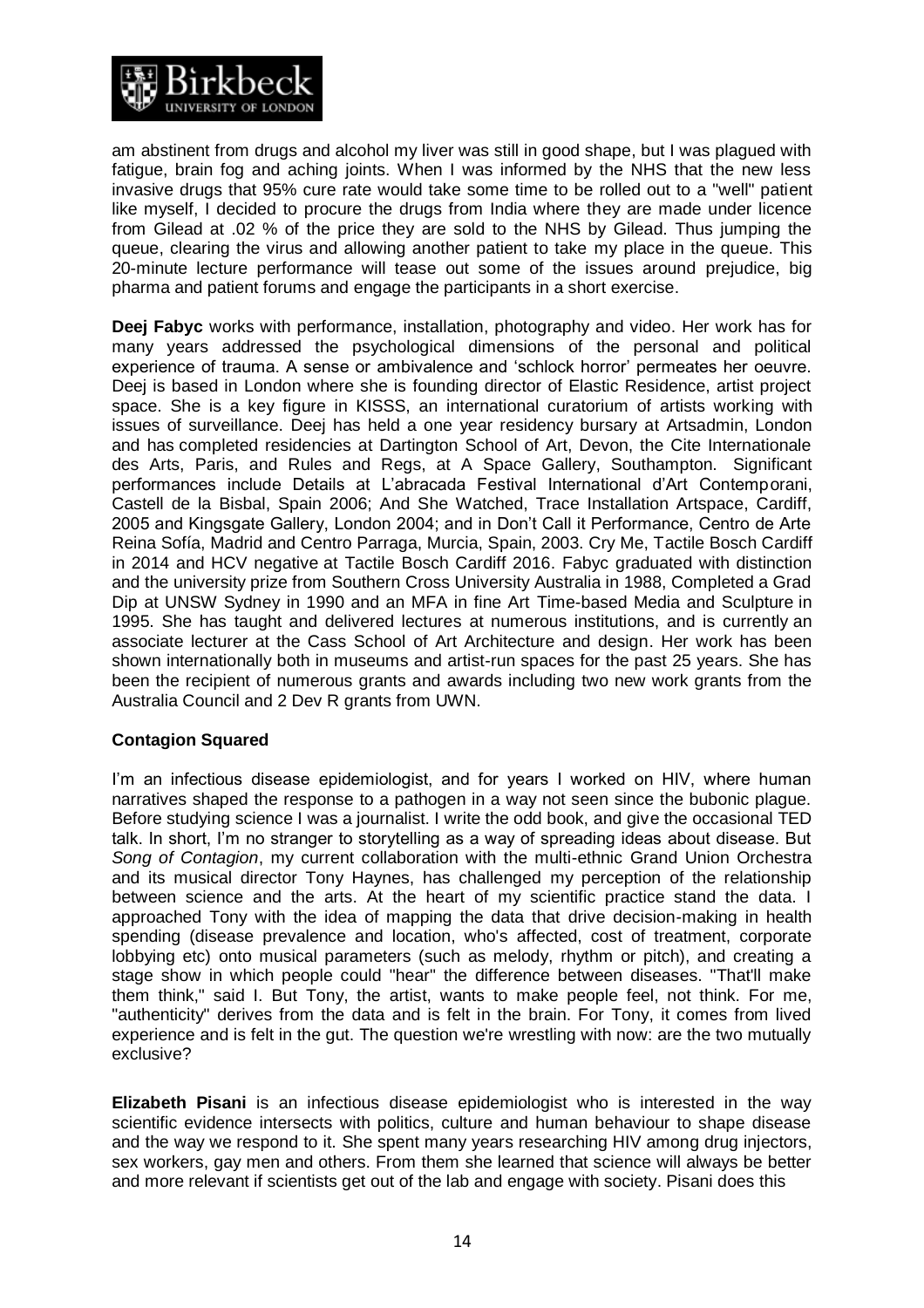

enthusiastically. She initiated *Foreign Bodies, Common Ground*, a Wellcome Collection exhibition resulting from artists residencies in research labs in 6 countries, is a regular speaker at TED and similar fora and writes books and occasional articles for The Guardian, The Financial Times, The New Yorker, Prospect and others. *Song of Contagion*, her current collaboration with the Grand Union Orchestra, is supported by the Wellcome Trust and will be performed at Wilton's Music Hall in mid-June. http://songofcontagion.com. Pisani has an MA in Classical Chinese from Oxford, an MSc in Medical Demography and PhD in Infectious Disease Epidemiology, the latter two from the London School of Hygiene and Tropical Medicine. She is director of the public health consultancy Ternyata, and a Visiting Senior Research Fellow at the Policy Institute at King's College London.

# **Keynotes**

### **'Passion, I see, is catching'. Contagion, Cure and Emotion on the Early Modern Stage**

This paper explores early modern culture's politically and morally ambivalent relationship with the passions, beginning with the familiar notion that one might catch dangerous feelings from theatre performance. The inextricable Galenic link between the psychic and the somatic plays out in early modern anti-theatrical rhetoric, generated by both the Puritan tract and the theatre itself. Escolme argues that the early modern theatre also stages itself as curative. Instances of bonding laughter on and off stage, 'catching' empathetic response via eye-contact, and dramatic action as a cure for madness, demonstrate that theatre cures as well as catches - and that a theatre of cure can be as potentially subversive as a theatre of cultural anxiety.

**Bridget Escolme** is Reader in Drama and Head of Drama at Queen Mary University of London, where she researches and teaches early modern drama in performance, histories of emotion and histories of costume and dress. Her published work, particularly *Talking to the Audience* (Routledge 2005), has explored the relationship between performer and audience in Shakespeare production and her book *Emotional Excess on the Shakespearean Stage: Passion's Slaves (*Arden Shakespeare, 2013) examines how theatre reflects, produces, regulates and celebrates extremes of emotion. She is co-editor of two series, *Shakespeare in Practice* (Palgrave) and *Shakespeare in the Theatre* (Bloomsbury, Arden Shakespeare). Her research is underpinned by theatre practice: she has published work on her promenade production of *Coriolanus* in Shakespeare Survey and has worked as a dramaturge, a director a Theatre in Education practitioner and a school teacher.

### **Plague, Inc.: Theatre's Engagement with Mechanisms of Contagion and Containment**

I'm interested in how we got from Artaud using plague as powerful metaphor precisely because of its implicit horror and its refusal to be contained by human mechanisms to the video game Plague Inc. which excitingly allows the gamer to control contagion and deploy it on a mass scale in order to wipe out millions of virtual people. This in turn speaks to performance, which figures in both usages very prominently: in each case it's about how plague is publicly performed, an enactment, and that in turn speaks to the body-to-body contagiousness of theatre. But I want to root this discussion in my explorations of 19thcentury theatrical engagements with evolution, biology, and other related sciences, to show (1) theatre's preoccupation with mechanisms of transmission, (2) how and when the line began to blur between a strictly medical definition of contagion and a fuzzier "social disease" usage, onto which theatre cottoned very early on; (3) how that blurred line maps onto a definition of culture (by e.g. Greenblatt) that is founded, paradoxically, on containment; and (4) how all of this relates to wider ideas about cross- or trans- or –interdisciplinarity.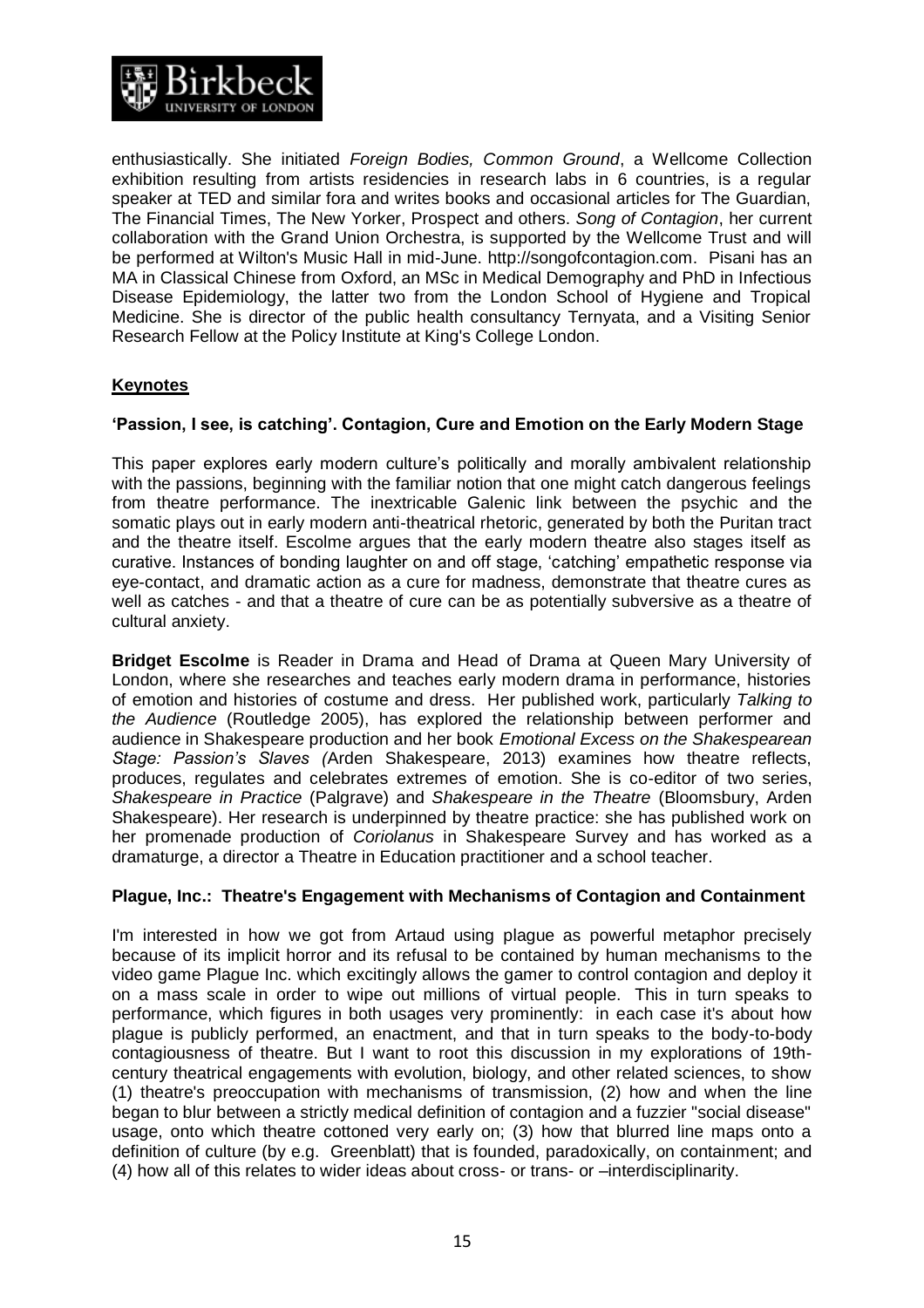

**Kirsten Shepherd-Barr** is Professor of English and Theatre Studies at the University of Oxford, where she is also serving as Knowledge Exchange Champion for the Humanities Division. Her books include Theatre and Evolution from Ibsen to Beckett (Columbia University Press, 2015), Science on Stage: From Doctor Faustus to Copenhagen (Princeton University Press, 2006; 2012 paperback), Modern Drama: a Very Short Introduction (Oxford University Press, 2016), Ibsen and Early Modernist Theatre, 1890-1900 (1997), and Twenty-First Century Approaches to Literature: Late Victorian into Modern (OUP, 2016) which she co-edited with Laura Marcus and Michele Mendelssohn. She regularly works with theatres including the National Theatre, the Old Vic, Theatre for a New Audience (New York), Pegasus Theatre Oxford, and the Oxford Playhouse.

# **Performances**

### *Re-Member Me*

When award-winning performer and lip synch maestro Dickie Beau realised he might never play The Dane, he decided instead to turn himself into a human Hamlet mix-tape. He would channel audio recordings of great historical performances of theatre's most famous role, to "re-member" the ghosts of Hamlet from the past. Haunting the set of Robert Icke's *Hamlet*, this solo satellite show is the story of Dickie's failed quest to become the Über-Hamlet ... and why he got distracted on the way. Part documentary theatre, part twenty first century séance, *Re-Member Me* is a personal adventure in cultural archaeology and a very contemporary ghost story. It is an ode to the impermanence of personhood, procrastination, and the presence of absence on the haunted stage. *Re-Member Me* is performed with financial support from Birkbeck Wellcome Trust ISSF.

**Dickie Beau** is an artist and performer, who makes work that draws on diverse traditions including drag, theatre, cabaret, dance and mime – without being exclusive to one school's rules. He merges contemporary culture with queer twists and informed echoes of the past. Dickie is a Fellow of Birkbeck Centre for Contemporary Theatre.

### *BED*

The performance comprises two single beds containing older women in their nightclothes seemingly abandoned in a public space. Audiences who pause and witness the performance are able to catch fragments of narrative from the older performer that provide glimpses into the day to day preoccupations of so many hidden and invisible lives. BED is a touring live art /street theatre performance event co-designed by a group of emerging older artists (in their 70s and 80s) from south east London. It responds to the loneliness and social isolation faced by the older population, and how we respond to it. The work explores how performance can create micro points of contact where the lived (and hidden) realities of the isolated old can be placed into the centre of public discourse in parks, streets, open spaces.

**David Slater** is artistic director of participatory arts company [Entelechy Arts.](http://www.entelechyarts.org/) He is interested in the production of work by people experiencing moments of huge change and uncertainty in their lives. David is a Fellow of Birkbeck Centre for Contemporary Theatre.

### **'Crossing Disciplines' Panel**

**Stephen Frosh** is Professor of Psychology in the Department of Psychosocial Studies at Birkbeck, University of London, and Pro-Vice-Master. His academic work has focused on helping to establish the new discipline of psychosocial studies, especially through